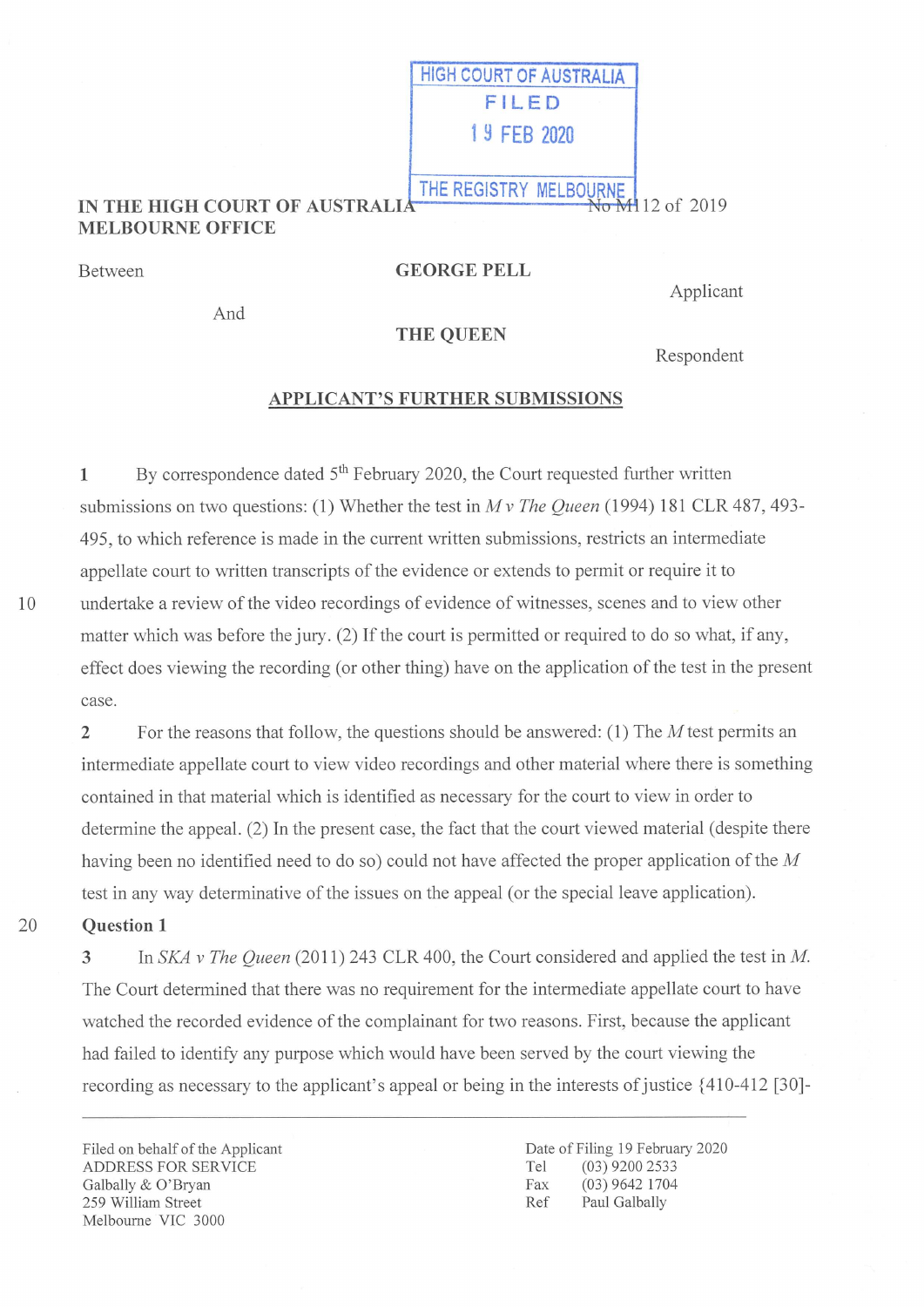[35] per French CJ, Gummow and Kiefel JJ and 433 [116] per Crennan J (Heydon J agreeing)}. Second, because to watch only part of the evidence from the trial would have risked creating an 'imbalance' or 'undue focus'  $\{410-411$  [28]-[30] per French CJ, Gummow and Kiefel JJ}.

4 The plurality in SKA confirmed that proper application of the test in M requires the intermediate appellate court to undertake its own independent assessment of the evidence in order to carry out its task: to determine whether the verdicts of guilty could be supported  $\{409\}$  [22]}. Performance of this function does not ordinarily require the appellate court to go beyond transcript  $\{411 [31]\}.$ 

5 There is no reason to doubt the correctness of SKA regarding the requirement to identify a forensic purpose for viewing – even where there is no risk of imbalance (for example, where all of a trial is recorded and available to an intermediate appellate court). For courts to be required to view recorded evidence in the absence of an identified reason necessitating that course would not only magnify the workload of the appellate courts but would also imperil the critical distinction between the jury's primary function and the appellate court's statutory appellate control of the jury's exercise of its primary function.

6 In principle, the reasons identified in  $SKA$  against a requirement to watch are also reasons against a decision to watch. Unless something in the circumstances of the case necessitates viewing material additional to the written record (and there is no risk of imbalance), an intermediate appellate court should not do so

7 The two steps set out in M as the method by which an intermediate appellate court answers the ultimate question ensures the reasonableness of a jury verdict (which is not accompanied by any reasons) can be independently reviewed by an intermediate appellate court without substituting trial by appellate court for trial by jury. The orthodox operation of the two steps leaves questions of 'belief' to the jury who saw and heard the witnesses, experienced the atmosphere of the trial and benefitted from collective decision-making. This accords with the constitutional role of the jury. Unless there is some circumstance of the case which necessitates the viewing of material by the intermediate appellate court, assessments about the manner in which witnesses gave their evidence (beyond that contained in the written record) are properly left as part of the second step.

#### Question 2 'O

10

20

8 In the present case, prior to the appeal hearing, the intermediate appellate court indicated in writing to the parties an intention to watch video recordings of the trial evidence of four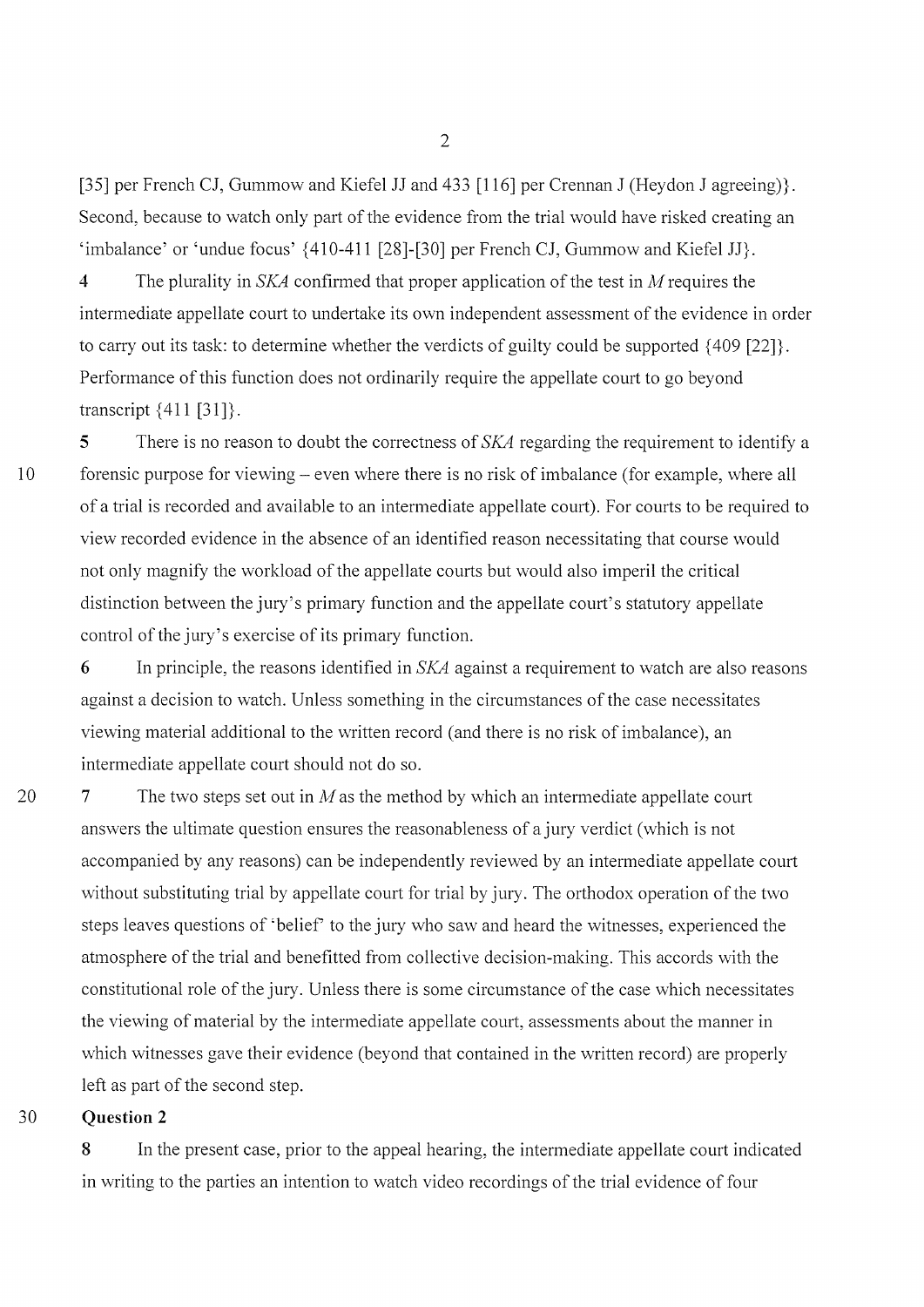witnesses (the complainant, Portelli, Potter and McGlone) and attend a view of the Cathedral. The court invited the parties to provide submissions on these matters.

9 In submissions dated 9<sup>th</sup> April 2019, the applicant submitted that, in accordance with SKA, there was no necessity to watch any video recordings because the complaint of the applicant on appeal did not depend on the manner in which any witness gave evidence. In particular, it was submitted that no matter how favourable a view was taken of the manner that the complainant gave evidence, it was not open to the jury, acting rationally, to conclude that the prosecution had eliminated all reasonable doubt due to the combined effect of the unchallenged evidence of other witnesses {Applicant's Additional Submissions  $(AdS)$  [8]-[10]<sup>1</sup>}. The applicant also submitted that if the court, contrary to the applicant's primary submission that no evidence should be watched, were to watch some evidence, then in order to ameliorate (if not eliminate) the question of imbalance, the court should also watch the recordings of the evidence of a number of additional named witnesses  $\{AAS \{[3](a), [13]\}\}\$ . The applicant agreed that the court should have the benefit of a view of the Cathedral  $\{(AAS [3](b)\}.$ 

10

20

10 In submissions also dated  $9<sup>th</sup>$  April 2019, the respondent submitted that the court should view the evidence of the four witnesses identified and there was no objection to the further witnesses named by the applicant also being watched, nor any objection to a view {Respondent's Additional Submissions (RAS)  $[1]^2$ . The Respondent submitted that watching the evidence of witnesses was 'desirable given the existence of the relevant recordings'  $\{RAS [1]\}.$ 

11 Prior to the appeal hearing, the court attended a view and watched recordings of twelve witnesses (as per the applicant's secondary position). The court did not identify a reason why it was necessary for them to go beyond the written transcript in order to determine the appeal. There was no written ruling provided regarding the decision to view this material.<sup>3</sup>

12 While the applicant maintains that it was unnecessary for the court to have watched any recordings, the fact that the court did so could not have affected the application of the  $M$  test in any way determinative of the issues on the appeal (or the special leave application). This is because the issue for the court's consideration remained whether it was sufficient for belief in the complainant to eliminate doubt otherwise raised and left by unchallenged exculpatory evidence unanswered by the evidence of the complainant.

<sup>&</sup>lt;sup>1</sup> These submissions are located within Tab 1 of the lower court's books filed with the High Court Registry on  $26<sup>th</sup>$ November 2019, in accordance with the directions of the High Court Registry of  $13<sup>th</sup>$  November 2019.

<sup>&</sup>lt;sup>2</sup> These submissions are located within Tab 2 of the books referred to in footnote 1 of these submissions.

<sup>&</sup>lt;sup>3</sup> Each judgment referred to the fact of the applicant's objection without providing reasons for not acceding to it {CA [32] CAB 189, [1044]-[1045] CAB 468-469}.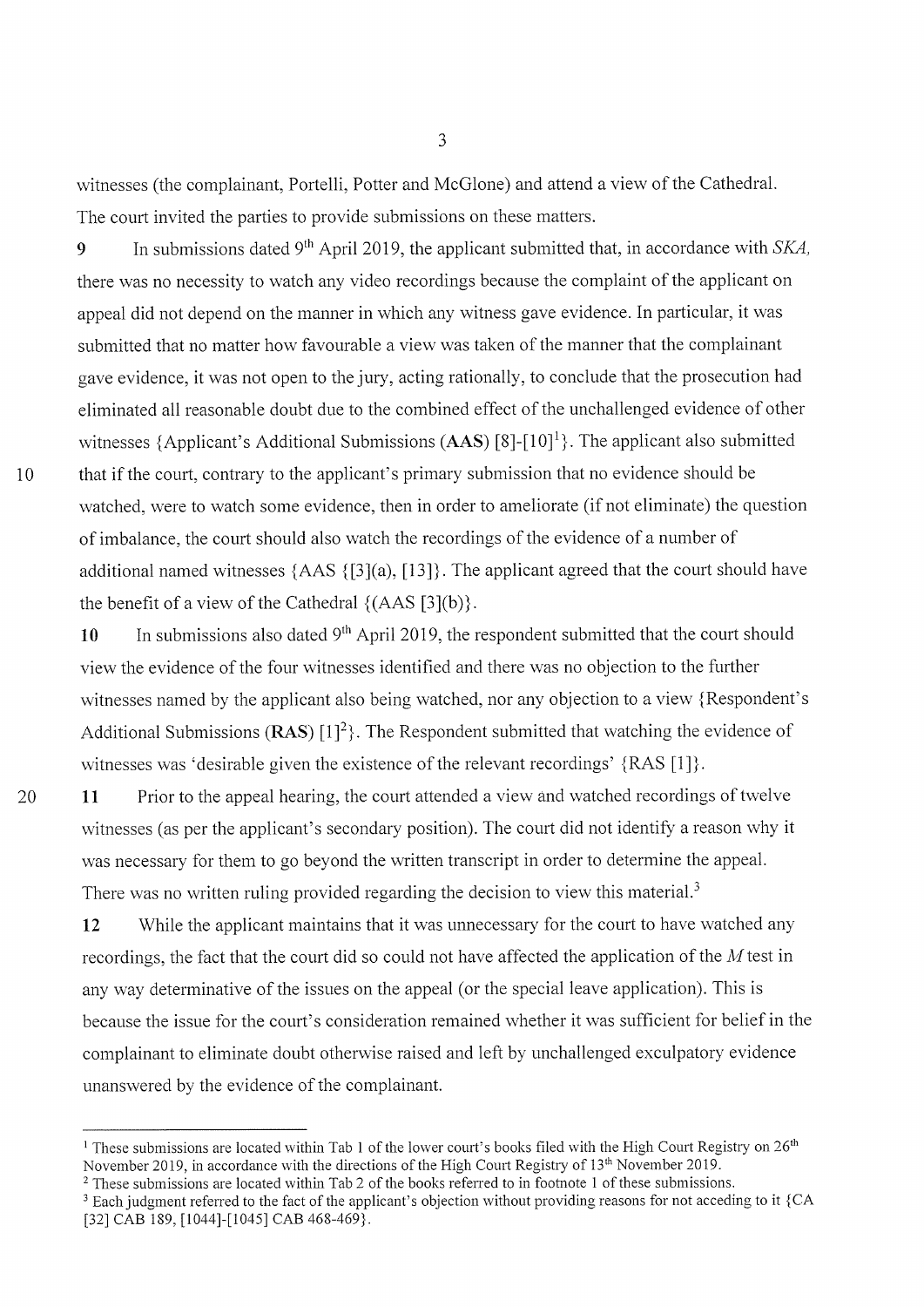13 This is not to say, however, that the court's decision in the present case to view additional material did not alter the application of the component parts of the  $M$  test. Both the majority  ${CA}$ [25]-[41] CAB 187-192} and Weinberg JA  $\{CA$  [661]-[663] CAB 370-371, [1030]-[1053] 465-470} accepted that the M test required two steps. The usual premise of such an appeal is that the jury, who were best placed to have evaluated the manner in which evidence was given, believed the complainant (and, where relevant, disbelieved the applicant). In the present case, rather than this being a presumed part of the second step in  $M$ , each member of the court evaluated the manner in which evidence was given (at least insofar as the complainant and applicant were concerned) for themselves as part of the first step. Nevertheless, each member of the court found that the second step retained relevant content: the jury still had an advantage albeit one that was less than would be if the court had not viewed the recordings of the evidence  ${CA}$  [35]-[38] CAB 190-191,  $[1048]$ - $[1050]$  469-470}. The majority did not 'experience a doubt' and hence did not consider it necessary to take the second step  ${CA}$  [39] CAB 191-192 $}$ . Weinberg JA did experience a doubt and took the second step  ${CA}$  [1051]-[1053] CAB 470 $}.$ 

14 Pursuant to the first step, the majority considered that the manner in which the complainant gave his evidence in the recordings was 'very compelling' {CA [90]-[94] CAB 207-208}. Although the majority stated that they 'bore in mind' the caution sounded in Fox v Percy (2003) 214 CLR 118, 129 [30] per Gleeson CJ, Gummow and Kirby JJ regarding the dangers of too readily drawing conclusions about truthfulness and reliability solely or mainly from the appearance of witnesses  $\{CA \mid 57\}$  CAB 197}, the majority's conclusion  $\{CA \mid 90\}$  CAB 207} appears to have been substantially based on the favourable view the majority took of the manner in which the complainant gave his evidence  ${CA$  [73] CAB 201, [87] 206, [90]-[94] 207-208, [ $201$ ]- $[202]$  242, [ $208]$  243-244}. Many of the other matters considered by the majority to affect the complainant's credibility were either viewed by the majority as not detracting from the favourable perception they had of his demeanour or are interpreted through the lens of having concluded he is credible and reliable because of his demeanour: see  ${CA}$  [71] CAB 201, [73]-1741201-202,1771-[801203-204,1861 205-206,1/13] 214,12/6] 248,1219]-[2201249,1225] 250,  $[234]-[237]254-255$ . This accorded with the approach urged on the court by Senior Counsel for the prosecution at the appeal hearing  ${CA}$  [925]-[926] CAB 441-442 $}.$ 

15 The majority viewed the applicant's record of interview and found the denials to be emphatic but otherwise do not appear to have made an assessment of the manner in which they were given  ${CA}$  [185] CAB 235}. Similarly, although the majority viewed the video evidence of Portelli, Potter, McGlone and others, they do not appear to have made any determination of their

4

20

30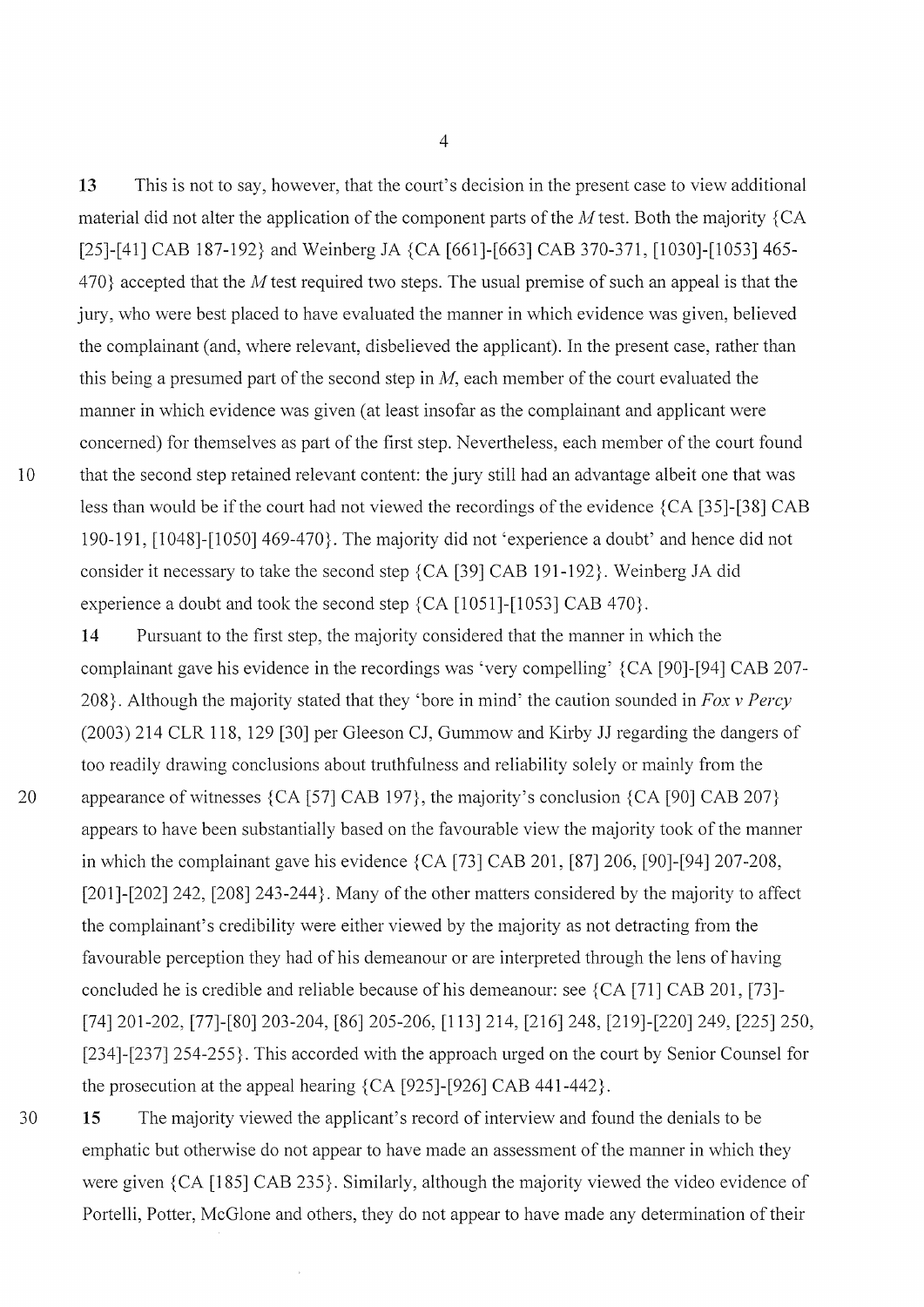demeanour. None of these witnesses was found by the majority to lack credibility, the majority noting, for example, in relation to Portelli, that his honesty was not in issue either at trial or on the appeal  ${CA}$  [251]-[252] CAB 265 $}$ . Rather, the majority considered that the jury were entitled to have reservations about Portelli's and Potter's reliability  ${CA}$  [253] CAB 265, [267]  $271$ . It does not appear that this conclusion was influenced by the majority having watched the recordings of their evidence

16 Weinberg JA stated that watching the evidence was 'of considerable value' {CA [1045] CAB 468-469} and 'to the extent that demeanour is a relevant factor to take into account when assessing issues of credibility and reliability', the recordings seemed to him to provide a solid basis upon which to form a view about those matters  $\{CA \mid 1047\}$  CAB 469 $\}$ . Having watched the complainant, Weinberg JA did not find the manner in which he gave evidence so compelling. Weinberg JA found that the complainant did embellish at times  ${CA}$  [928] CAB 442} and that if the complainant's evidence stood alone (with each of the 17 'solid obstacles' put to one side), Weinberg JA would not be prepared to say that the complainant was so compelling that Weinberg JA would necessarily accept his account beyond reasonable doubt  ${CA}$  [929] CAB 443}. But this assessment was not determinative for Weinberg JA  $\{CA$  [1056] 471, [1100]-[1105] CAB 480-482. Indeed, Weinberg JA noted the risks of giving too much credence to matters such as demeanour when evaluating the evidence of a witness  $\{[917]-[924]$  CAB 439-441}. Weinberg JA stated that while demeanour must be 'weighed in the scale', it was to be considered in the light of the evidence as a whole  ${CA}$  [927] CAB 442 $}$ . Similarly, while Weinberg JA assessed the applicant's demeanour in the record of interview and found the manner of the denials to have been 'forceful' and 'persuasive', he noted that he made the same due allowance regarding the dangers of giving too much weight to matters of demeanour  ${CA}$  [1091] CAB 478}.

17 In relation to Portelli and Potter, though Weinberg JA himself considered that they were 'truthful' witnesses, he would have proceeded on that basis regardless of any subjective assessment of them because the prosecution had never suggested that either had lied  ${CA}$  [952] CAB 448} and also [937] 445, [997] 459}. This accorded with the approach taken by the parties and the majority to their credibility. Weinberg JA found these witnesses (along with others) to gave cogent evidence  ${CA}$  [1087]-[1089] CAB 478} but this conclusion was grounded, not in conclusions drawn from way in which their evidence was given, but rather because: (a) they were of good character and had not been suggested to have been lying  ${CA}$  [937] CAB 445; (b) their evidence was unchallenged  $\{CA$  [997] CAB 459 $\}$ ; (c) the assessment of their evidence had to be undertaken by reference to the significant forensic disadvantage direction  ${CA}$  [1010] CAB 461-

>

20

30